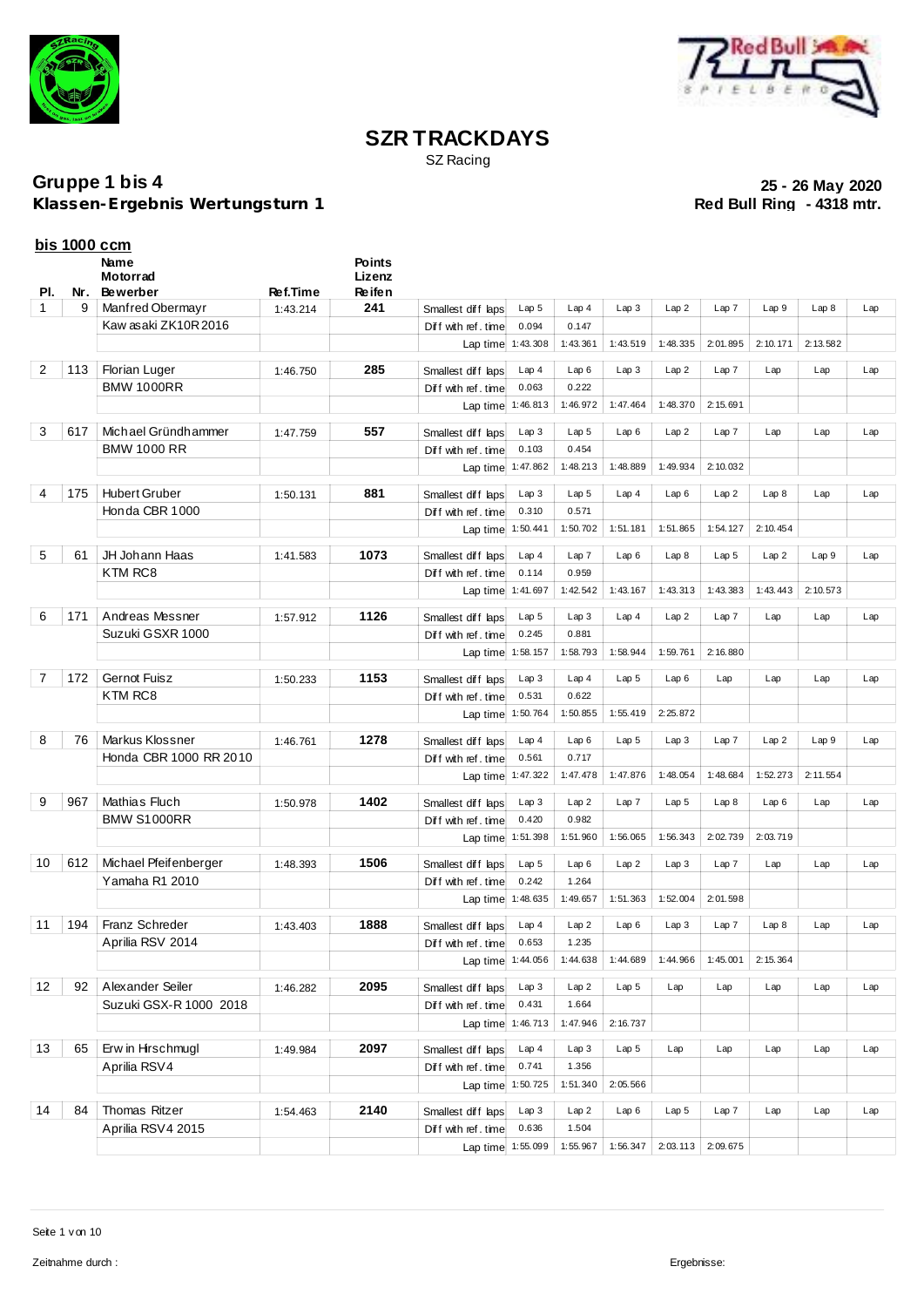



SZ Racing

**Klassen-Ergebnis Wertungsturn 1** 

| 15 | 678 | <b>Walter Mayer</b>                   | 1:51.229 | 2352 | Smallest diff laps  | Lap <sub>5</sub>  | Lap4          | Lap6             | Lap3             | Lap2             | Lap8     | Lap9     | Lap |
|----|-----|---------------------------------------|----------|------|---------------------|-------------------|---------------|------------------|------------------|------------------|----------|----------|-----|
|    |     | Ducati 998s 2002                      |          |      | Diff with ref.time  | 1.016             | 1.336         |                  |                  |                  |          |          |     |
|    |     |                                       |          |      |                     | Lap time 1:52.245 | 1:52.565      | 1:52.866         | 1:53.168         | 1:53.508         | 1:56.677 | 2:31.557 |     |
|    |     |                                       |          |      |                     |                   |               |                  |                  |                  |          |          |     |
| 16 | 131 | Patrick Reicher                       | 1:42.144 | 2620 | Smallest diff laps  | Lap 7             | Lap 3         | Lap8             | Lap6             | Lap <sub>5</sub> | Lap2     | Lap9     | Lap |
|    |     | <b>BMW S1000RR</b>                    |          |      | Diff with ref. time | 0.704             | 1.916         |                  |                  |                  |          |          |     |
|    |     |                                       |          |      |                     | Lap time 1:42.848 | 1:44.060      | 1:45.577         | 1:46.359         | 1:46.402         | 1:48.149 | 2:11.167 |     |
| 17 | 923 | Klaus Hufnagel                        | 1:46.768 | 2629 | Smallest diff laps  | Lap7              | Lap3          | Lap4             | Lap6             | Lap2             | Lap8     | Lap      | Lap |
|    |     | Suzuki GSXR 1000 2017                 |          |      | Diff with ref. time | 1.220             | 1.409         |                  |                  |                  |          |          |     |
|    |     |                                       |          |      | Lap time            | 1:47.988          | 1:48.177      | 1:48.211         | 1:49.313         | 1:52.525         | 2:06.611 |          |     |
|    |     |                                       |          |      |                     |                   |               |                  |                  |                  |          |          |     |
| 18 | 100 | Georg Flukinger                       | 1:47.686 | 2683 | Smallest diff laps  | Lap6              | Lap4          | Lap <sub>5</sub> | Lap3             | Lap2             | Lap8     | Lap      | Lap |
|    |     | <b>BMW 1000 RR</b>                    |          |      | Diff with ref. time | 0.443             | 2.240         |                  |                  |                  |          |          |     |
|    |     |                                       |          |      |                     | Lap time 1:48.129 | 1:49.926      | 1:50.017         | 1:50.486         | 1:51.734         | 2:07.564 |          |     |
| 19 | 6   | <b>Christian Gratzer</b>              | 1:48.986 | 2775 | Smallest diff laps  | Lap2              | Lap3          | Lap <sub>5</sub> | Lap6             | Lap              | Lap      | Lap      | Lap |
|    |     | Aprilia Tuono V4                      |          |      | Diff with ref. time | 1.150             | 1.625         |                  |                  |                  |          |          |     |
|    |     |                                       |          |      |                     | Lap time 1:50.136 | 1:50.611      | 1:52.325         | 2:24.018         |                  |          |          |     |
|    |     |                                       |          |      |                     |                   |               |                  |                  |                  |          |          |     |
| 20 | 755 | Werner Lepuschitz<br><b>BMW R100S</b> | 2:12.038 | 3079 | Smallest diff laps  | Lap4              | Lap2          | Lap6             | Lap 5            | Lap 7            | Lap8     | Lap      | Lap |
|    |     |                                       |          |      | Diff with ref. time | 1.278             | 1.801         | 2:13.973         | 2:18.894         | 2:21.435         | 2:45.695 |          |     |
|    |     |                                       |          |      |                     | Lap time 2:13.316 | 2:13.839      |                  |                  |                  |          |          |     |
| 21 | 610 | Stefan Buchner                        | 1:44.525 | 3114 | Smallest diff laps  | Lap 7             | Lap3          | Lap2             | Lap4             | Lap6             | Lap8     | Lap      | Lap |
|    |     | Kaw asaki ZX10R2004                   |          |      | Diff with ref. time | 1.201             | 1.913         |                  |                  |                  |          |          |     |
|    |     |                                       |          |      |                     | Lap time 1:45.726 | 1:46.438      | 1:46.482         | 1:46.773         | 1:48.253         | 1:57.983 |          |     |
| 22 | 52  | Günter Zach                           | 1:42.493 | 3224 | Smallest diff laps  | Lap 7             | Lap6          | Lap <sub>5</sub> | Lap4             | Lap2             | Lap3     | Lap9     | Lap |
|    |     | Ducati Panigale V4 BJ 2020            |          |      | Diff with ref. time | 1.287             | 1.937         |                  |                  |                  |          |          |     |
|    |     |                                       |          |      |                     | Lap time 1:43.780 | 1:44.430      | 1:47.622         | 1:50.576         | 1:52.773         | 1:53.296 | 2:02.888 |     |
|    |     |                                       |          |      |                     |                   |               |                  |                  |                  |          |          |     |
| 23 | 80  | Ew ald Schreiner                      | 1:40.150 | 3386 | Smallest diff laps  | Lap8              | Lap 5         | Lap6             | Lap2             | Lap9             | Lap4     | Lap3     | Lap |
|    |     | Kaw asaki ZX10R 2016                  |          |      | Diff with ref.time  | 1.657             | 1.729         |                  |                  |                  |          |          |     |
|    |     |                                       |          |      | Lap time 1:41.807   |                   | 1:41.879      | 1:42.561         | 1:49.354         | 1:54.910         | 2:02.503 | 2:09.411 |     |
| 24 | 59  | Raphael Hoffmann                      | 1:41.660 | 3415 | Smallest diff laps  | Lap 7             | Lap6          | Lap2             | Lap <sub>5</sub> | Lap3             | Lap 9    | Lap4     | Lap |
|    |     | BMW S1000 RR 2015                     |          |      | Diff with ref. time | 1.113             | 2.302         |                  |                  |                  |          |          |     |
|    |     |                                       |          |      |                     | Lap time 1:42.773 | 1:43.962      | 1:47.128         | 1:48.503         | 1:53.891         | 1:54.622 | 1:55.716 |     |
|    |     |                                       |          |      |                     |                   |               |                  |                  |                  |          |          |     |
| 25 | 5   | <b>Reinhard Toppler</b>               | 1:41.178 | 3457 | Smallest diff laps  | Lap4              | Lap2          | Lap3             | Lap <sub>5</sub> | Lap6             | Lap8     | Lap      | Lap |
|    |     | Aprilia RSV4 BJ 2011                  |          |      | Diff with ref. time | 1.675             | 1.782         |                  |                  |                  |          |          |     |
|    |     |                                       |          |      |                     | Lap time 1:42.853 | 1:42.960      | 1:43.728         | 1:43.779         | 1:44.469         | 2:00.937 |          |     |
| 26 | 81  | <b>Thomas Nothdurfter</b>             | 1:43.908 | 3620 | Smallest diff laps  | Lap3              | Lap2          | Lap4             | Lap6             | Lap              | Lap      | Lap      | Lap |
|    |     | Honda CBR1000 SC59                    |          |      | Diff with ref. time | 1.798             | 1.822         |                  |                  |                  |          |          |     |
|    |     |                                       |          |      |                     | Lap time 1:45.706 | 1:45.730      | 1:47.482         | 2:03.203         |                  |          |          |     |
| 27 | 259 | Patrick Haumtratz                     |          | 3764 |                     |                   |               |                  |                  |                  |          |          |     |
|    |     | Suzuki GSXR 1000 2003                 | 1:51.178 |      | Smallest diff laps  | Lap3<br>1.667     | Lap2<br>2.097 | Lap <sub>5</sub> | Lap              | Lap              | Lap      | Lap      | Lap |
|    |     |                                       |          |      | Diff with ref. time | Lap time 1:52.845 | 1:53.275      | 2:07.779         |                  |                  |          |          |     |
|    |     |                                       |          |      |                     |                   |               |                  |                  |                  |          |          |     |
| 28 | 647 | Wilfried Bucher                       | 1:41.279 | 4112 | Smallest diff laps  | Lap6              | Lap4          | Lap2             | Lap3             | Lap7             | Lap      | Lap      | Lap |
|    |     | Aprilia RSV4 2014                     |          |      | Diff with ref. time | 1.212             | 2.900         |                  |                  |                  |          |          |     |
|    |     |                                       |          |      | Lap time 1:42.491   |                   | 1:44.179      | 1:44.350         | 1:44.496         | 1:56.515         |          |          |     |
| 29 | 26  | JH Bernhard Wimplinger                | 1:52.031 | 4195 | Smallest diff laps  | Lap2              | Lap4          | Lap <sub>5</sub> | Lap6             | Lap7             | Lap      | Lap      | Lap |
|    |     | Honda CBR 1000                        |          |      | Diff with ref. time | 1.777             | 2.418         |                  |                  |                  |          |          |     |
|    |     |                                       |          |      |                     | Lap time 1:53.808 | 1:54.449      | 1:55.668         | 1:56.695         | 2:12.954         |          |          |     |
|    |     |                                       |          |      |                     |                   |               |                  |                  |                  |          |          |     |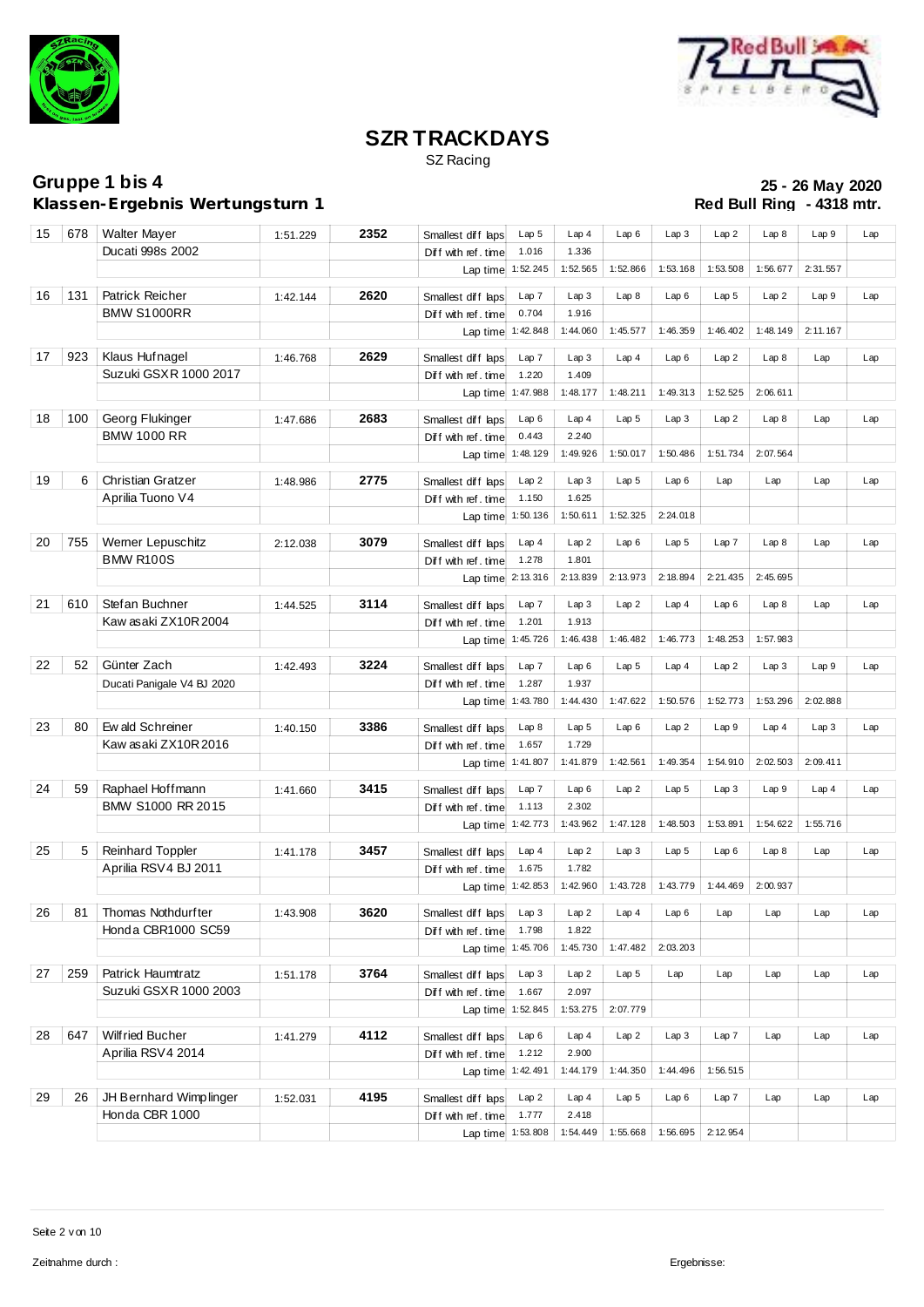



SZ Racing

**Klassen-Ergebnis Wertungsturn 1** 

| 30 | 46  | Mike Enzinger                      | 1:45.042 | 4366 | Smallest diff laps       | Lap 7             | Lap8             | Lap <sub>5</sub> | Lap2             | Lap4     | Lap3     | Lap 9    | Lap      |
|----|-----|------------------------------------|----------|------|--------------------------|-------------------|------------------|------------------|------------------|----------|----------|----------|----------|
|    |     | BMW 1000 RR 2011                   |          |      | Diff with ref. time      | 1.472             | 2.894            |                  |                  |          |          |          |          |
|    |     |                                    |          |      |                          | Lap time 1:46.514 | 1:47.936         | 1:50.440         | 1:53.794         | 1:59.888 | 2:05.296 | 2:09.596 |          |
| 31 | 45  | Ernst Valecz-(ber-Fredl)           |          | 4558 |                          |                   |                  |                  |                  |          |          |          |          |
|    |     |                                    | 1:47.010 |      | Smallest diff laps       | Lap 7             | Lap <sub>5</sub> | Lap6             | Lap3             | Lap4     | Lap2     | Lap9     | Lap      |
|    |     | Ducati 1299 BJ 2016                |          |      | Diff with ref.time       | 0.767             | 3.791            |                  |                  |          |          |          |          |
|    |     |                                    |          |      | Lap time 1:47.777        |                   | 1:50.801         | 1:51.105         | 1:58.695         | 2:01.773 | 2:03.726 | 2:21.748 |          |
| 32 | 111 | Klaus Holzer                       | 1:43.589 | 4777 | Smallest diff laps       | Lap4              | Lap <sub>5</sub> | Lap2             | Lap6             | Lap      | Lap      | Lap      | Lap      |
|    |     | Aprillia RSV4                      |          |      | Diff with ref. time      | 2.381             | 2.396            |                  |                  |          |          |          |          |
|    |     |                                    |          |      | Lap time 1:45.970        |                   | 1:45.985         | 1:46.044         | 2:00.426         |          |          |          |          |
|    |     | Walter Prünner                     |          |      |                          |                   |                  |                  |                  |          |          |          |          |
| 33 | 47  |                                    | 1:50.269 | 5036 | Smallest diff laps       | Lap4              | Lap2             | Lap <sub>5</sub> | Lap              | Lap      | Lap      | Lap      | Lap      |
|    |     | GSXR1100                           |          |      | Diff with ref.time       | 2.270             | 2.766            |                  |                  |          |          |          |          |
|    |     |                                    |          |      |                          | Lap time 1:52.539 | 1:53.035         | 2:01.659         |                  |          |          |          |          |
| 34 | 152 | <b>Patrick Schanes</b>             | 1:44.751 | 5410 | Smallest diff laps       | Lap6              | Lap <sub>5</sub> | Lap2             | Lap8             | Lap3     | Lap4     | Lap      | Lap      |
|    |     | Honda CBR 1000 RR 2007             |          |      | Diff with ref.time       | 1.981             | 3.429            |                  |                  |          |          |          |          |
|    |     |                                    |          |      |                          | Lap time 1:46.732 | 1:48.180         | 1:52.821         | 1:58.742         | 2:08.820 | 4:43.342 |          |          |
|    |     |                                    |          |      |                          |                   |                  |                  |                  |          |          |          |          |
| 35 | 74  | Jürgen Köb                         | 1:43.929 | 5452 | Smallest diff laps       | Lap <sub>5</sub>  | Lap6             | Lap4             | Lap3             | Lap 2    | Lap8     | Lap      | Lap      |
|    |     | Yamaha R1 2015                     |          |      | Diff with ref. time      | 2.578             | 2.874            |                  |                  |          |          |          |          |
|    |     |                                    |          |      | Lap time 1:46.507        |                   | 1:46.803         | 1:47.064         | 1:47.921         | 1:49.466 | 2:00.750 |          |          |
| 36 | 11  | Helmut Lind                        | 2:01.956 | 5553 | Smallest diff laps       | Lap4              | Lap3             | Lap <sub>5</sub> | Lap              | Lap      | Lap      | Lap      | Lap      |
|    |     | Honda CBR 1000 2018                |          |      | Diff with ref. time      | 0.670             | 4.883            |                  |                  |          |          |          |          |
|    |     |                                    |          |      |                          | Lap time 2:02.626 | 2:06.839         | 2:25.715         |                  |          |          |          |          |
|    |     |                                    |          |      |                          |                   |                  |                  |                  |          |          |          |          |
| 37 | 96  | Jürgen Krainer<br>Honda CBR 1000RR | 1:48.505 | 5612 | Smallest diff laps       | Lap 3             | Lap2             | Lap <sub>5</sub> | Lap              | Lap      | Lap      | Lap      | Lap      |
|    |     |                                    |          |      | Diff with ref. time      | 1.513             | 4.099            |                  |                  |          |          |          |          |
|    |     |                                    |          |      |                          | Lap time 1:50.018 | 1:52.604         | 2:10.717         |                  |          |          |          |          |
| 38 | 137 | Daniel Graf                        | 1:41.579 | 5975 | Smallest diff laps       | Lap <sub>5</sub>  | Lap2             | Lap4             | Lap6             | Lap      | Lap      | Lap      | Lap      |
|    |     | Kaw asaki ZX10R 2009               |          |      | Diff with ref. time      | 2.464             | 3.511            |                  |                  |          |          |          |          |
|    |     |                                    |          |      |                          | Lap time 1:44.043 | 1:45.090         | 1:47.370         | 2:05.900         |          |          |          |          |
| 39 |     |                                    |          |      |                          |                   |                  |                  |                  |          |          |          |          |
|    | 48  | Mario Meergraf<br>Yamaha R1 RN12   | 1:43.679 | 6742 | Smallest diff laps       | Lap 7             | Lap4             | Lap8             | Lap <sub>5</sub> | Lap2     | Lap6     | Lap9     | Lap      |
|    |     |                                    |          |      | Diff with ref. time      | 3.327             | 3.415            |                  |                  |          |          |          |          |
|    |     |                                    |          |      |                          | Lap time 1:47.006 | 1:47.094         | 1:47.238         | 1:49.030         | 1:50.237 | 1:53.981 | 2:15.844 |          |
| 40 | 974 | JH Stefan Angermayr                | 1:54.354 | 6909 | Smallest diff laps       | Lap3              | Lap6             | Lap <sub>5</sub> | Lap4             | Lap7     | Lap      | Lap      | Lap      |
|    |     | KTM RC8                            |          |      | Diff with ref. time      | 0.489             | 6.420            |                  |                  |          |          |          |          |
|    |     |                                    |          |      |                          | Lap time 1:54.843 | 2:00.774         | 2:01.839         | 2:02.463         | 2:21.740 |          |          |          |
| 41 | 89  | Johann Kerschbaumer                | 1:43.638 | 7336 | Smallest diff laps Lap 7 |                   | Lap <sub>5</sub> | Lap2             | Lap3             | Lap8     | Lap4     | Lap      | Lap      |
|    |     | Yamaha R1 BJ2015                   |          |      |                          | 1.515             | 5.821            |                  |                  |          |          |          |          |
|    |     |                                    |          |      | Diff with ref. time      | 1:45.153          | 1:49.459         | 1:56.945         | 2:05.311         | 2:13.004 | 3:27.013 |          |          |
|    |     |                                    |          |      | Lap time                 |                   |                  |                  |                  |          |          |          |          |
| 42 | 938 | Dschambul Baschanov                | 2:18.585 | 7388 | Smallest diff laps       | Lap3              | Lap2             | Lap <sub>5</sub> | Lap6             | Lap      | Lap      | Lap      | Lap      |
|    |     | Yamaha FZ1                         |          |      | Diff with ref.time       | 2.524             | 4.864            |                  |                  |          |          |          |          |
|    |     |                                    |          |      |                          | Lap time 2:21.109 | 2:23.449         | 2:27.180         | 2:30.090         |          |          |          |          |
| 43 | 373 | <b>Christian Weiss</b>             |          | 7584 |                          |                   | Lap4             |                  |                  |          |          |          |          |
|    |     | <b>BMW S1000 RR</b>                | 2:05.922 |      | Smallest diff laps       | Lap2              | 3.941            | Lap6             | Lap <sub>5</sub> | Lap7     | Lap      | Lap      | Lap      |
|    |     |                                    |          |      | Diff with ref. time      | 3.643             | 2:09.863         | 2:10.474         | 2:19.669         | 2:25.246 |          |          |          |
|    |     |                                    |          |      |                          | Lap time 2:09.565 |                  |                  |                  |          |          |          |          |
| 44 | 204 | Martin Weißenbacher                | 1:49.404 | 7606 | Smallest diff laps       | Lap <sub>5</sub>  | Lap6             | Lap4             | Lap8             | Lap3     | Lap9     | Lap11    | Lap10    |
|    |     | BMW S 1000 RR 2012                 |          |      | Diff with ref.time       | 2.371             | 5.235            |                  |                  |          |          |          |          |
|    |     |                                    |          |      | Lap time 1:51.775        |                   | 1:54.639         | 1:55.488         | 1:55.676         | 1:59.378 | 2:00.723 | 2:10.540 | 4:38.565 |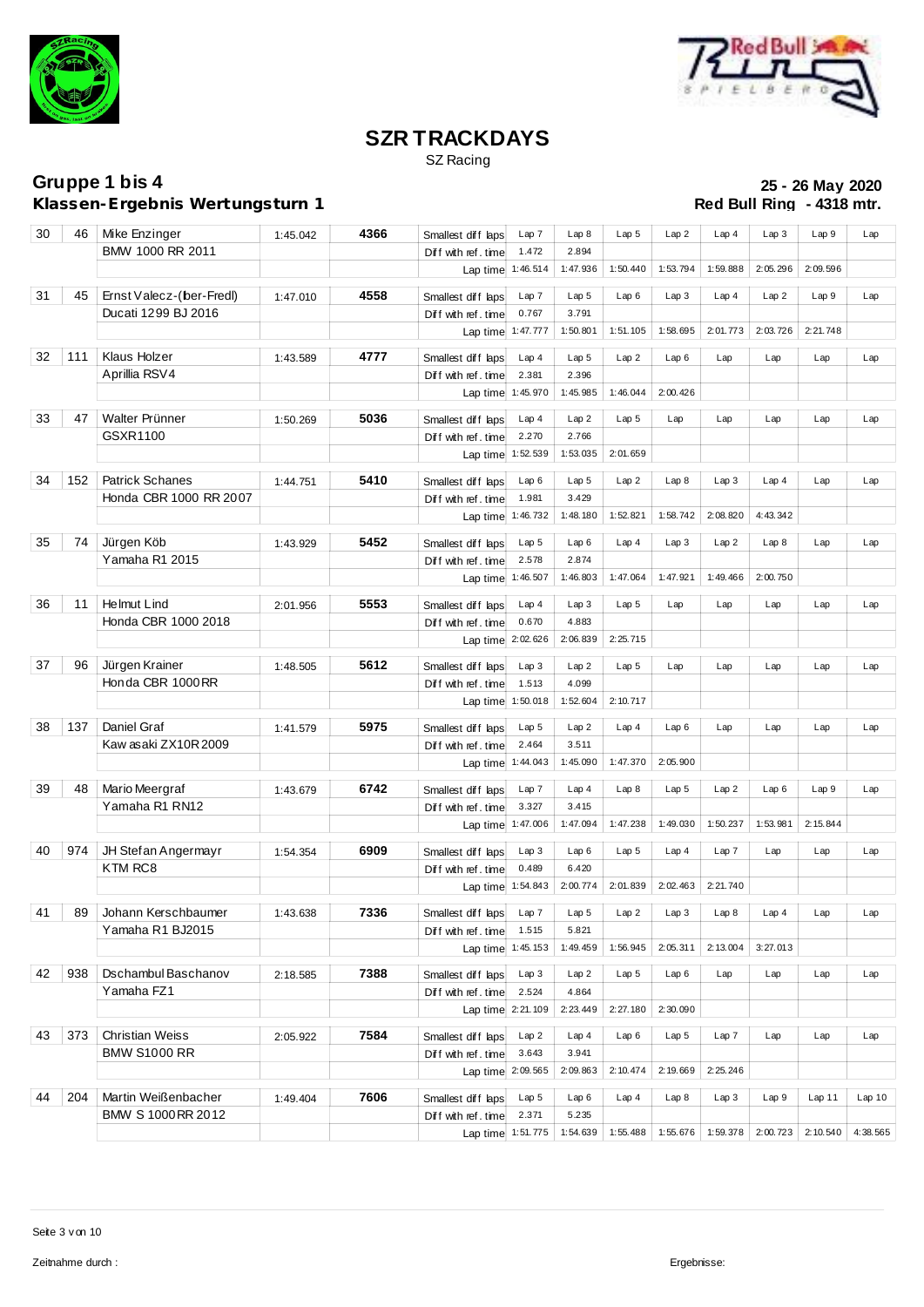



SZ Racing

**Klassen-Ergebnis Wertungsturn 1** 

| 45 | 99  | Franz Berger             | 1:48.210 | 8896  | Smallest diff laps       | Lap <sub>5</sub> | Lap2     | Lap 7            | Lap3             | Lap4             | Lap      | Lap | Lap |
|----|-----|--------------------------|----------|-------|--------------------------|------------------|----------|------------------|------------------|------------------|----------|-----|-----|
|    |     | GSX-R1000                |          |       | Diff with ref. time      | 1.542            | 7.354    |                  |                  |                  |          |     |     |
|    |     |                          |          |       | Lap time 1:49.752        |                  | 1:55.564 | 2:03.110         | 2:24.944         | 4:42.983         |          |     |     |
|    |     |                          |          |       |                          |                  |          |                  |                  |                  |          |     |     |
| 46 | 71  | Thomas Eberharter        | 2:00.152 | 8903  | Smallest diff laps       | Lap 2            | Lap4     | Lap6             | Lap <sub>5</sub> | Lap7             | Lap      | Lap | Lap |
|    |     | Aprillia RSV4            |          |       | Diff with ref.time       | 2.121            | 6.782    |                  |                  |                  |          |     |     |
|    |     |                          |          |       | Lap time 2:02.273        |                  | 2:06.934 | 2:10.884         | 2:14.700         | 2:37.234         |          |     |     |
|    |     |                          |          |       |                          |                  |          |                  |                  |                  |          |     |     |
| 47 | 295 | JH Andreas Frauscher     | 1:57.445 | 9075  | Smallest diff laps       | Lap3             | Lap2     | Lap <sub>5</sub> | Lap6             | Lap              | Lap      | Lap | Lap |
|    |     | Honda CBR 1000           |          |       | Diff with ref. time      | 0.364            | 8.711    |                  |                  |                  |          |     |     |
|    |     |                          |          |       | Lap time 1:57.809        |                  | 2:06.156 | 2:09.178         | 2:19.307         |                  |          |     |     |
| 48 | 24  | Friedrich Heisler        | 2:01.771 | 11264 | Smallest diff laps       | Lap6             | Lap2     | Lap3             | Lap <sub>5</sub> | Lap 7            | Lap      | Lap | Lap |
|    |     | BMW 1000 RR 2020         |          |       | Diff with ref.time       | 5.194            | 6.070    |                  |                  |                  |          |     |     |
|    |     |                          |          |       | Lap time 2:06.965        |                  | 2:07.841 | 2:08.346         | 2:08.905         | 2:14.992         |          |     |     |
|    |     |                          |          |       |                          |                  |          |                  |                  |                  |          |     |     |
| 49 | 67  | Manfred Jedinger         | 2:04.892 | 11430 | Smallest diff laps       | Lap4             | Lap6     | Lap2             | Lap3             | Lap              | Lap      | Lap | Lap |
|    |     | Honda CBR 1000 2008      |          |       | Diff with ref. time      | 1.360            | 10.070   |                  |                  |                  |          |     |     |
|    |     |                          |          |       | Lap time 2:06.252        |                  | 2:14.962 | 2:17.250         | 3:07.628         |                  |          |     |     |
|    |     |                          |          |       |                          |                  |          |                  |                  |                  |          |     |     |
| 50 | 145 | Werner Tuscher           | 1:42.624 | 12735 | Smallest diff laps       | Lap <sub>5</sub> | Lap2     | Lap 7            | Lap4             | Lap3             | Lap      | Lap | Lap |
|    |     | <b>BMW S1000RR</b>       |          |       | Diff with ref. time      | 2.803            | 9.932    |                  |                  |                  |          |     |     |
|    |     |                          |          |       | Lap time                 | 1:45.427         | 1:52.556 | 1:58.556         | 2:03.010         | 2:03.052         |          |     |     |
| 51 | 49  | Andreas Prettenhofer     |          | 14023 |                          | Lap6             | Lap2     | Lap8             | Lap3             | Lap <sub>5</sub> | Lap4     | Lap | Lap |
|    |     |                          | 1:47.161 |       | Smallest diff laps       |                  |          |                  |                  |                  |          |     |     |
|    |     | Honda CBR 1000RR BJ 2012 |          |       | Diff with ref. time      | 1.713            | 12.310   |                  |                  |                  |          |     |     |
|    |     |                          |          |       | Lap time 1:48.874        |                  | 1:59.471 | 2:00.654         | 2:02.648         | 2:17.216         | 2:22.165 |     |     |
| 52 | 38  | Heinz Diener             | 1:48.398 | 14769 | Smallest diff laps       | Lap 3            | Lap4     | Lap              | Lap              | Lap              | Lap      | Lap | Lap |
|    |     | <b>GSXR 1100</b>         |          |       | Diff with ref. time      | 0.751            | 14.018   |                  |                  |                  |          |     |     |
|    |     |                          |          |       | Lap time 1:49.149        |                  | 2:02.416 |                  |                  |                  |          |     |     |
|    |     |                          |          |       |                          |                  |          |                  |                  |                  |          |     |     |
| 53 | 36  | Josef Mayr               | 1:43.019 | 14917 | Smallest diff laps       | Lap 2            | Lap4     | Lap              | Lap              | Lap              | Lap      | Lap | Lap |
|    |     | Aprilia RSV4 2017        |          |       | Diff with ref. time      | 0.704            | 14.213   |                  |                  |                  |          |     |     |
|    |     |                          |          |       | Lap time 1:43.723        |                  | 1:57.232 |                  |                  |                  |          |     |     |
|    |     |                          |          |       |                          |                  |          |                  |                  |                  |          |     |     |
| 54 | 472 | Martin Öhlböck           | 1:46.414 | 17678 | Smallest diff laps       | Lap4             | Lap6     | Lap2             | Lap3             | Lap              | Lap      | Lap | Lap |
|    |     | <b>BMW 1000RR</b>        |          |       | Diff with ref.time       | 3.154            | 14.524   |                  |                  |                  |          |     |     |
|    |     |                          |          |       | Lap time 1:49.568        |                  | 2:00.938 | 2:14.637         | 3:32.620         |                  |          |     |     |
|    |     |                          |          |       |                          |                  |          |                  |                  |                  |          |     |     |
| 55 | 994 | Wilhelm Buchrigler       | 2:01.198 | 18691 | Smallest diff laps       | Lap 2            | Lap4     | Lap              | Lap              | Lap              | Lap      | Lap | Lap |
|    |     | BMW 1000 RR 2020         |          |       | Diff with ref. time      | 1.534            | 17.157   |                  |                  |                  |          |     |     |
|    |     |                          |          |       | Lap time 2:02.732        |                  | 2:18.355 |                  |                  |                  |          |     |     |
| 56 | 949 | JH Michael Gruber        | 1:59.864 | 19039 | Smallest diff laps Lap 3 |                  | Lap4     | Lap6             | Lap2             | Lap              | Lap      | Lap | Lap |
|    |     | Aprilia Tuono            |          |       | Diff with ref. time      | 7.646            | 11.393   |                  |                  |                  |          |     |     |
|    |     |                          |          |       | Lap time 2:07.510        |                  | 2:11.257 | 2:14.944         | 3:03.106         |                  |          |     |     |
|    |     |                          |          |       |                          |                  |          |                  |                  |                  |          |     |     |
| 57 | 34  | Wolfgang Demel           | 1:45.719 | 19918 | Smallest diff laps       | Lap <sub>5</sub> | Lap 7    | Lap2             | Lap3             | Lap4             | Lap      | Lap | Lap |
|    |     | Suzuki GSX-R 1000        |          |       | Diff with ref. time      | 4.096            | 15.822   |                  |                  |                  |          |     |     |
|    |     |                          |          |       | Lap time 1:49.815        |                  | 2:01.541 | 2:06.326         | 2:31.061         | 4:31.649         |          |     |     |
|    |     |                          |          |       |                          |                  |          |                  |                  |                  |          |     |     |
| 58 | 69  | Harald Erkinger          | 1:53.148 | 20165 | Smallest diff laps       | Lap3             | Lap      | Lap              | Lap              | Lap              | Lap      | Lap | Lap |
|    |     | <b>BMW S1000RR</b>       |          |       | Diff with ref. time      | 20.165           |          |                  |                  |                  |          |     |     |
|    |     |                          |          |       | Lap time 2:13.313        |                  |          |                  |                  |                  |          |     |     |
| 59 | 534 | Marco Bartolini          |          | 20247 |                          |                  |          |                  |                  |                  |          |     |     |
|    |     |                          | 1:57.704 |       | Smallest diff laps       | Lap2             | Lap4     | Lap <sub>5</sub> | Lap              | Lap              | Lap      | Lap | Lap |
|    |     | KTM RC8                  |          |       | Diff with ref. time      | 1.333            | 18.914   |                  |                  |                  |          |     |     |
|    |     |                          |          |       | Lap time 1:59.037        |                  | 2:16.618 | 2:46.393         |                  |                  |          |     |     |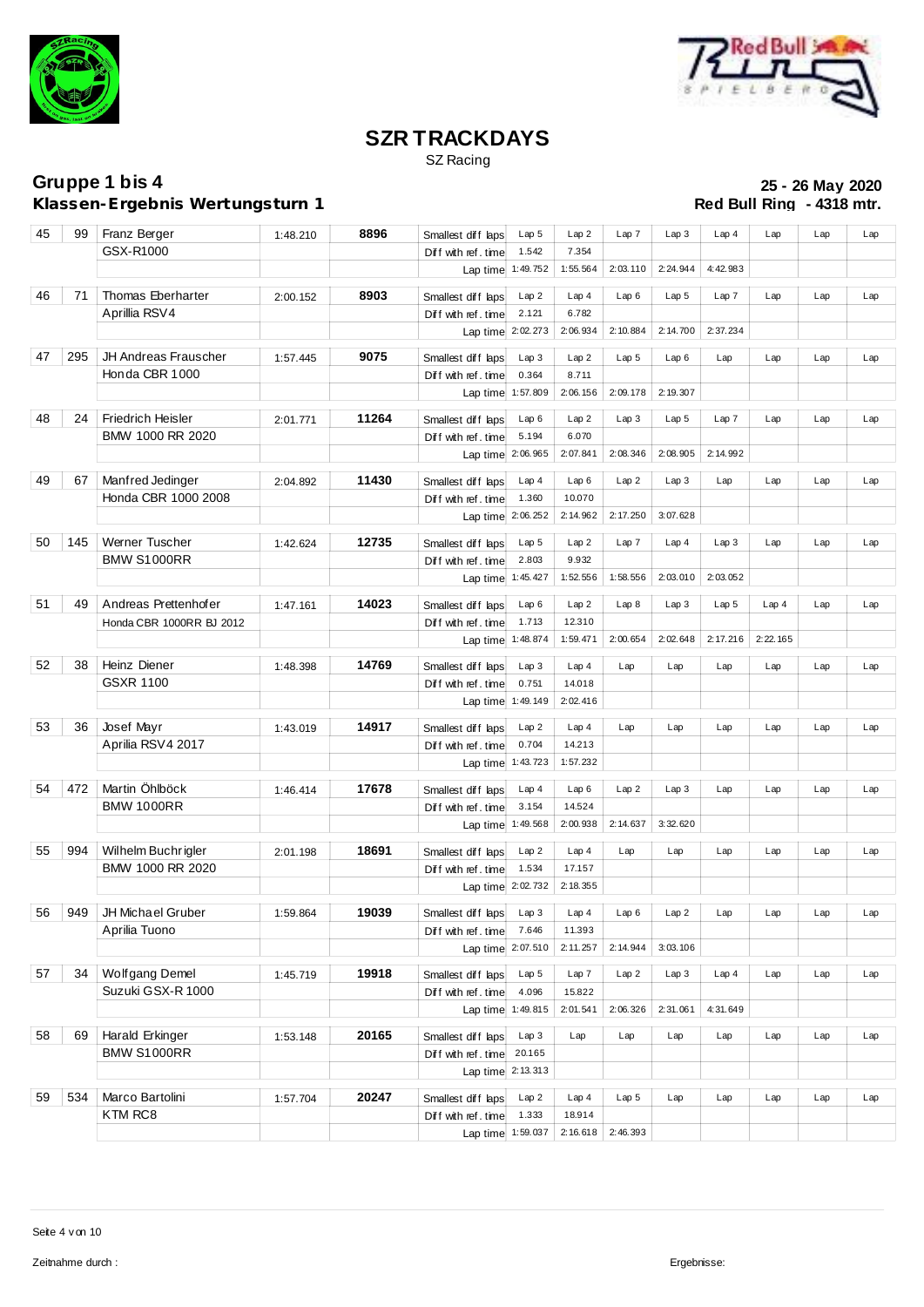



SZ Racing

**Klassen-Ergebnis Wertungsturn 1** 

| 60     | 75  | JH Andreas Pichler      | 2:07.268 | 21219 | Smallest diff laps                       | Lap3              | Lap <sub>5</sub> | Lap4     | Lap      | Lap | Lap | Lap | Lap |
|--------|-----|-------------------------|----------|-------|------------------------------------------|-------------------|------------------|----------|----------|-----|-----|-----|-----|
|        |     | Aprilia Mile            |          |       | Diff with ref. time                      | 6.515             | 14.704           |          |          |     |     |     |     |
|        |     |                         |          |       | Lap time 2:13.783                        |                   | 2:21.972         | 3:07.833 |          |     |     |     |     |
| 61     | 55  | Franz Kickenweiz        |          | 21493 |                                          | Lap <sub>5</sub>  | Lap6             | Lap2     | Lap3     | Lap | Lap | Lap | Lap |
|        |     | Panigale 1199           | 1:49.818 |       | Smallest diff laps                       | 0.768             | 20.725           |          |          |     |     |     |     |
|        |     |                         |          |       | Diff with ref. time<br>Lap time 1:50.586 |                   | 2:10.543         | 2:21.515 | 6:55.321 |     |     |     |     |
|        |     |                         |          |       |                                          |                   |                  |          |          |     |     |     |     |
| 62     | 169 | Manfred Kropf           | 1:48.779 | 21703 | Smallest diff laps                       | Lap4              | Lap6             | Lap2     | Lap3     | Lap | Lap | Lap | Lap |
|        |     | Susuki GSXR 1000 L8     |          |       | Diff with ref. time                      | 1.897             | 19.806           |          |          |     |     |     |     |
|        |     |                         |          |       | Lap time 1:50.676                        |                   | 2:08.585         | 2:21.609 | 6:59.617 |     |     |     |     |
| 63     | 594 | Stefan Welsch           | 2:14.373 | 24573 | Smallest diff laps                       | Lap2              | Lap4             | Lap      | Lap      | Lap | Lap | Lap | Lap |
|        |     | Aprillia RSV4           |          |       | Diff with ref. time                      | 0.441             | 24.132           |          |          |     |     |     |     |
|        |     |                         |          |       | Lap time 2:14.814                        |                   | 2:38.505         |          |          |     |     |     |     |
|        |     |                         |          |       |                                          |                   |                  |          |          |     |     |     |     |
| 64     | 269 | Peter Rohr              | 1:38.781 | 28241 | Smallest diff laps                       | Lap3              | Lap              | Lap      | Lap      | Lap | Lap | Lap | Lap |
|        |     | Yamaha R1               |          |       | Diff with ref. time                      | 28.241            |                  |          |          |     |     |     |     |
|        |     |                         |          |       | Lap time 2:07.022                        |                   |                  |          |          |     |     |     |     |
| 65     | 955 | Johann Bruckner         | 1:48.896 | 28618 | Smallest diff laps                       | Lap 3             | Lap              | Lap      | Lap      | Lap | Lap | Lap | Lap |
|        |     | Yamaha R1               |          |       | Diff with ref. time                      | 28.618            |                  |          |          |     |     |     |     |
|        |     |                         |          |       | Lap time 2:17.514                        |                   |                  |          |          |     |     |     |     |
|        |     |                         |          |       |                                          |                   |                  |          |          |     |     |     |     |
| 66     | 30  | Karl Fröschl            | 1:54.073 | 29240 | Smallest diff laps                       | Lap3              | Lap              | Lap      | Lap      | Lap | Lap | Lap | Lap |
|        |     | Kawasaki ZX10R          |          |       | Diff with ref. time                      | 29.240            |                  |          |          |     |     |     |     |
|        |     |                         |          |       | Lap time 2:23.313                        |                   |                  |          |          |     |     |     |     |
| 67     | 834 | Hans-Jürgen Enzesberger | 1:48.538 | 29667 | Smallest diff laps                       | Lap2              | Lap4             | Lap      | Lap      | Lap | Lap | Lap | Lap |
|        |     | BMW HP4 2013            |          |       | Diff with ref. time                      | 11.999            | 17.668           |          |          |     |     |     |     |
|        |     |                         |          |       | Lap time 2:00.537                        |                   | 2:06.206         |          |          |     |     |     |     |
| 68     | 44  | Markus Gaigg            |          | 34904 |                                          |                   |                  |          |          |     |     |     |     |
|        |     | Yamaha R1 2009          | 1:48.174 |       | Smallest diff laps                       | Lap6<br>13.784    | Lap2<br>21.120   | Lap3     | Lap4     | Lap | Lap | Lap | Lap |
|        |     |                         |          |       | Diff with ref. time                      |                   | 2:09.294         | 2:34.655 | 7:25.261 |     |     |     |     |
|        |     |                         |          |       | Lap time 2:01.958                        |                   |                  |          |          |     |     |     |     |
| 69     | 412 | Alois Viertelmayr       | 2:06.331 | 36617 | Smallest diff laps                       | Lap3              | Lap4             | Lap      | Lap      | Lap | Lap | Lap | Lap |
|        |     | <b>VF1000F</b>          |          |       | Diff with ref. time                      | 8.141             | 28.476           |          |          |     |     |     |     |
|        |     |                         |          |       | Lap time 2:14.472                        |                   | 2:34.807         |          |          |     |     |     |     |
| $70\,$ | 2   | Marcello Sperr          | 1:53.488 | 46043 | Smallest diff laps                       | Lap3              | Lap4             | Lap      | Lap      | Lap | Lap | Lap | Lap |
|        |     | VTR1000SP               |          |       | Diff with ref. time                      | 2.157             | 43.886           |          |          |     |     |     |     |
|        |     |                         |          |       | Lap time 1:55.645                        |                   | 2:37.374         |          |          |     |     |     |     |
|        |     |                         |          |       |                                          |                   |                  |          |          |     |     |     |     |
| 71     | 193 | Bernhard Janko          | 1:42.882 | 57669 | Smallest diff laps Lap 5                 |                   | Lap2             | Lap3     | Lap      | Lap | Lap | Lap | Lap |
|        |     | <b>KTM RC8R 2012</b>    |          |       | Diff with ref. time                      | 28.638            | 29.031           |          |          |     |     |     |     |
|        |     |                         |          |       |                                          | Lap time 2:11.520 | 2:11.913         | 8:48.730 |          |     |     |     |     |
| 72     | 62  | Johann Aldrian          |          | 0     | Smallest diff laps                       | Lap               | Lap              | Lap      | Lap      | Lap | Lap | Lap | Lap |
|        |     | Ducati V4R              |          |       | Diff with ref. time                      |                   |                  |          |          |     |     |     |     |
|        |     |                         |          |       | Lap time                                 |                   |                  |          |          |     |     |     |     |
|        |     |                         |          |       |                                          |                   |                  |          |          |     |     |     |     |
| 73     | 73  | Christian Heimbuchner   |          | 0     | Smallest diff laps                       | Lap               | Lap              | Lap      | Lap      | Lap | Lap | Lap | Lap |
|        |     | BMW S1000RR 2010        |          |       | Diff with ref. time                      |                   |                  |          |          |     |     |     |     |
|        |     |                         |          |       | Lap time                                 |                   |                  |          |          |     |     |     |     |
| 74     | 138 | Gerhard Kitzbichler     |          | 0     | Smallest diff laps                       | Lap               | Lap              | Lap      | Lap      | Lap | Lap | Lap | Lap |
|        |     | S1000RR BJ 2014         |          |       | Diff with ref. time                      |                   |                  |          |          |     |     |     |     |
|        |     |                         |          |       | Lap time                                 |                   |                  |          |          |     |     |     |     |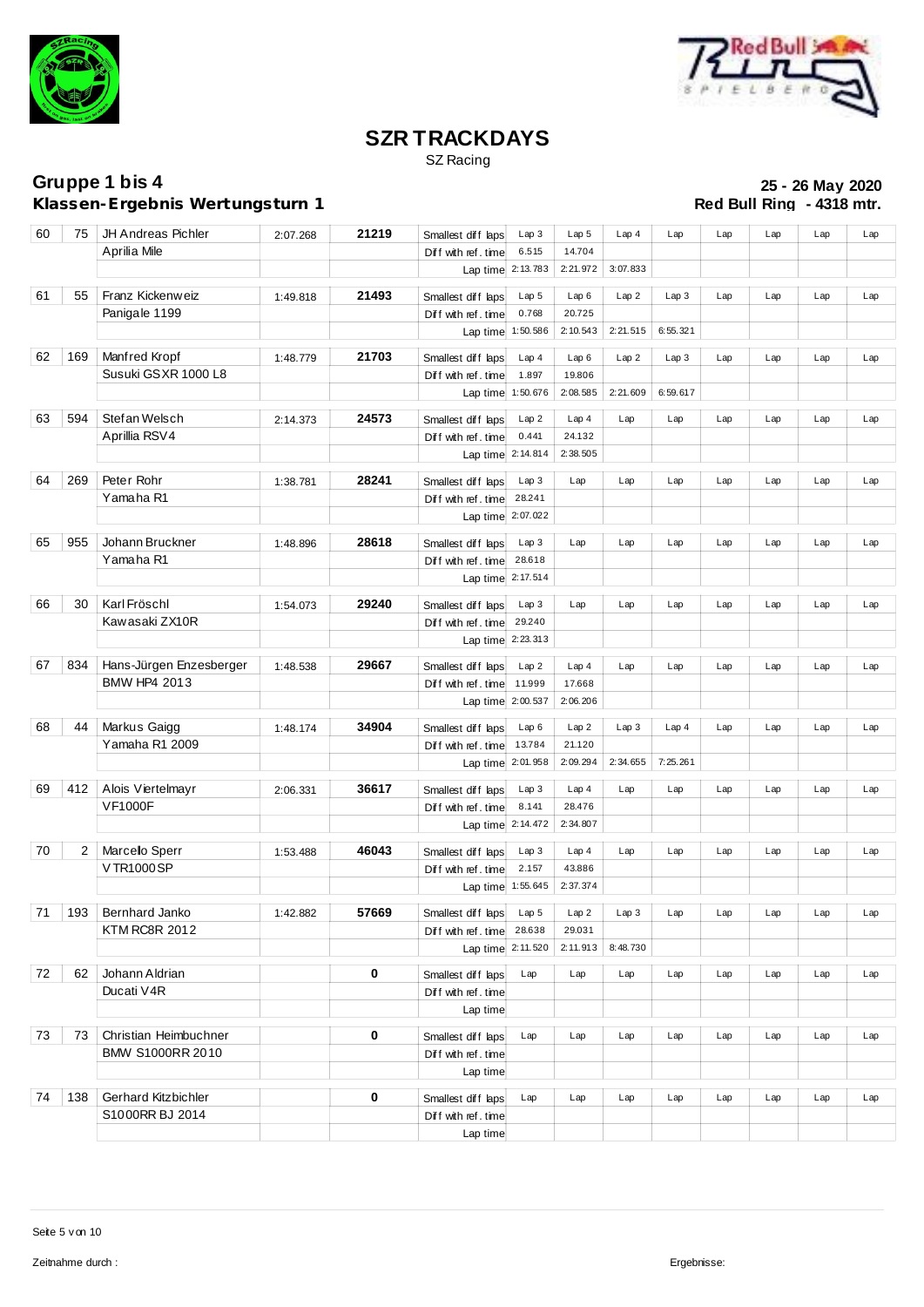



SZ Racing

**Klassen-Ergebnis Wertungsturn 1** 

| 75 | 183 | Rafael Danner        |  | Smallest diff laps  | Lap | $\mathsf{L}$ ap | Lap | Lap | Lap | Lap | Lap | Lap |
|----|-----|----------------------|--|---------------------|-----|-----------------|-----|-----|-----|-----|-----|-----|
|    |     | Aprilia RSV4 BJ 2015 |  | Diff with ref.timel |     |                 |     |     |     |     |     |     |
|    |     |                      |  | Lap timel           |     |                 |     |     |     |     |     |     |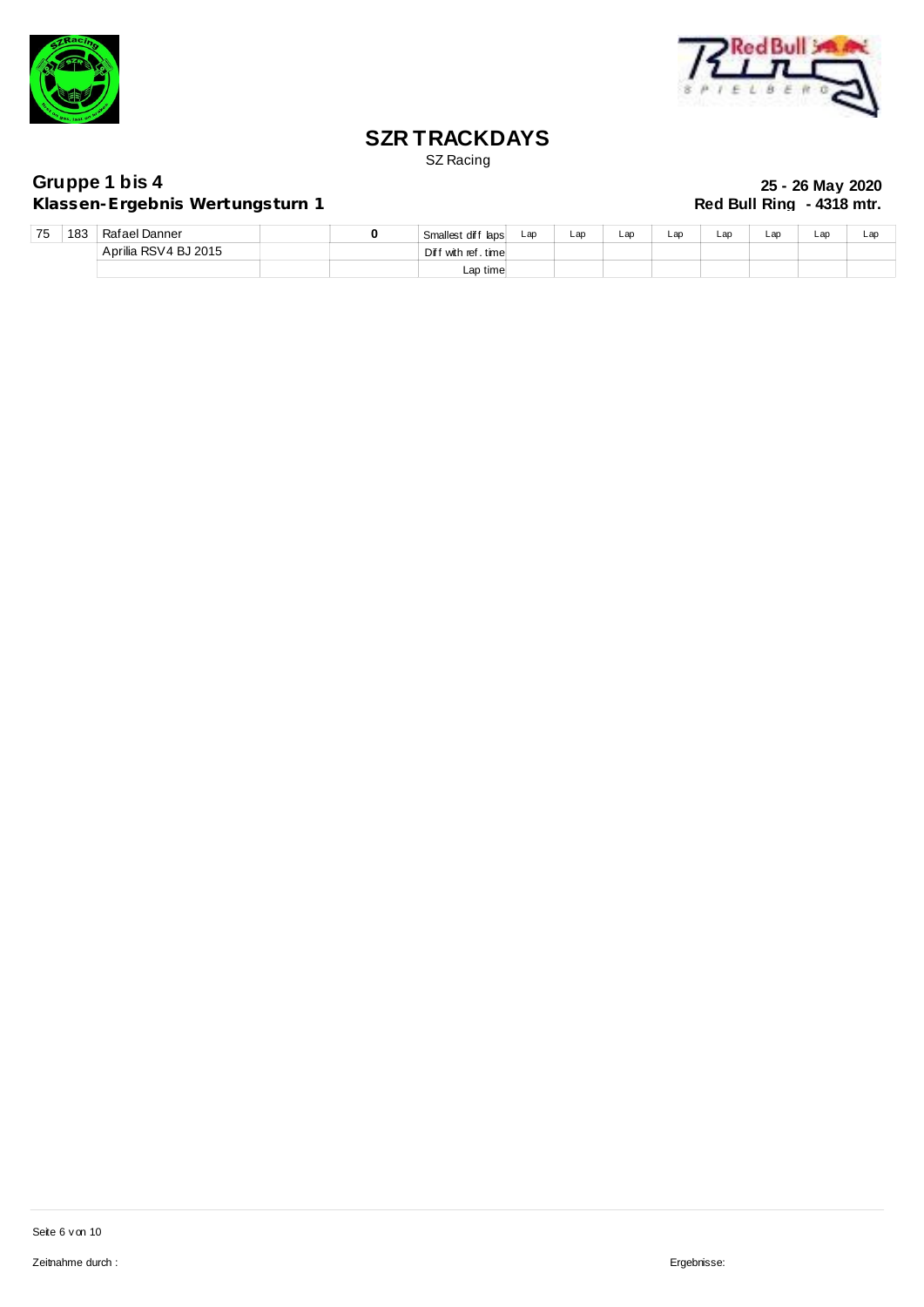



SZ Racing

**Klassen-Ergebnis Wertungsturn 1** 

|     | $bis 600$ ccm      |                                  |                 |                  |                          |                   |                  |                  |                  |          |          |          |     |
|-----|--------------------|----------------------------------|-----------------|------------------|--------------------------|-------------------|------------------|------------------|------------------|----------|----------|----------|-----|
|     |                    | Name<br>Motorrad                 |                 | Points<br>Lizenz |                          |                   |                  |                  |                  |          |          |          |     |
| PI. | Nr.                | <b>Bewerber</b>                  | <b>Ref.Time</b> | Re ife n         |                          |                   |                  |                  |                  |          |          |          |     |
| 1   | 675                | Peter Zotter                     | 1:44.822        | 357              | Smallest diff laps       | Lap3              | Lap <sub>5</sub> | Lap7             | Lap2             | Lap6     | Lap8     | Lap      | Lap |
|     |                    | Triumph Daytona 675              |                 |                  | Diff with ref. time      | 0.008             | 0.349            |                  |                  |          |          |          |     |
|     |                    |                                  |                 |                  |                          | Lap time 1:44.830 | 1:45.171         | 1:45.743         | 1:46.213         | 1:46.474 | 2:08.944 |          |     |
| 2   | 4                  | Christian Kren                   | 1:53.321        | 421              | Smallest diff laps       | Lap3              | Lap4             | Lap <sub>5</sub> | Lap              | Lap      | Lap      | Lap      | Lap |
|     |                    | FZ 750                           |                 |                  | Diff with ref. time      | 0.137             | 0.284            |                  |                  |          |          |          |     |
|     |                    |                                  |                 |                  |                          | Lap time 1:53.458 | 1:53.605         | 2:18.484         |                  |          |          |          |     |
|     |                    |                                  |                 |                  |                          |                   |                  |                  |                  |          |          |          |     |
| 3   | 833                | Claudia Pögl                     | 2:16.285        | 447              | Smallest diff laps       | Lap2              | Lap              | Lap              | Lap              | Lap      | Lap      | Lap      | Lap |
|     |                    | Yamaha FZR 400 1986 /Honda CB 35 |                 |                  | Diff with ref. time      | 0.447             |                  |                  |                  |          |          |          |     |
|     |                    |                                  |                 |                  |                          | Lap time 2:16.732 |                  |                  |                  |          |          |          |     |
| 4   | 7                  | Markus Frank                     | 1:43.943        | 594              | Smallest diff laps       | Lap4              | Lap <sub>5</sub> | Lap6             | Lap3             | Lap2     | Lap      | Lap      | Lap |
|     |                    | Panigale 899 BJ 2015             |                 |                  | Diff with ref. time      | 0.114             | 0.480            |                  |                  |          |          |          |     |
|     |                    |                                  |                 |                  |                          | Lap time 1:44.057 | 1:44.423         | 1:45.006         | 1:46.281         | 1:46.444 |          |          |     |
| 5   | 379                | Karl Werner Riedler              | 1:48.704        | 767              | Smallest diff laps       | Lap3              | Lap <sub>5</sub> | Lap6             | Lap2             | Lap7     | Lap      | Lap      | Lap |
|     |                    | Kaw asaki ZX6r 2011              |                 |                  | Diff with ref. time      | 0.053             | 0.714            |                  |                  |          |          |          |     |
|     |                    |                                  |                 |                  |                          | Lap time 1:48.757 | 1:49.418         | 1:49.492         | 1:51.691         | 2:13.297 |          |          |     |
|     |                    |                                  |                 |                  |                          |                   |                  |                  |                  |          |          |          |     |
| 6   | 47                 | <b>JH Michael Fendt</b>          | 1:53.817        | 791              | Smallest diff laps       | Lap3              | Lap <sub>5</sub> | Lap2             | Lap6             | Lap      | Lap      | Lap      | Lap |
|     |                    | Yamaha R6                        |                 |                  | Diff with ref. time      | 0.327             | 0.464            |                  | 2:13.180         |          |          |          |     |
|     |                    |                                  |                 |                  |                          | Lap time 1:54.144 | 1:54.281         | 1:56.374         |                  |          |          |          |     |
| 7   | 22                 | Rudolf Höller                    | 1:49.536        | 1020             | Smallest diff laps       | Lap2              | Lap              | Lap              | Lap              | Lap      | Lap      | Lap      | Lap |
|     |                    | Triumph Daytona 675              |                 |                  | Diff with ref. time      | 1.020             |                  |                  |                  |          |          |          |     |
|     |                    |                                  |                 |                  |                          | Lap time 1:50.556 |                  |                  |                  |          |          |          |     |
| 8   | 21                 | Daniel Neuhauser                 | 1:51.406        | 1040             | Smallest diff laps       | Lap4              | Lap6             | Lap8             | Lap <sub>5</sub> | Lap3     | Lap2     | Lap 9    | Lap |
|     |                    | Honda CBR 600 RR                 |                 |                  | Diff with ref. time      | 0.507             | 0.533            |                  |                  |          |          |          |     |
|     |                    |                                  |                 |                  |                          | Lap time 1:51.913 | 1:51.939         | 1:52.472         | 1:52.995         | 1:53.073 | 1:54.346 | 2:12.010 |     |
|     |                    |                                  |                 |                  |                          |                   |                  |                  |                  |          |          |          |     |
| 9   | 141                | JH Christian Lobmayr             | 1:41.490        | 1131             | Smallest diff laps       | Lap4              | Lap 8            | Lap7             | Lap <sub>5</sub> | Lap2     | Lap6     | Lap9     | Lap |
|     |                    | Yamaha R6                        |                 |                  | Diff with ref. time      | 0.426             | 0.705            |                  |                  |          |          |          |     |
|     |                    |                                  |                 |                  |                          | Lap time 1:41.916 | 1:42.195         | 1:42.848         | 1:43.429         | 1:43.604 | 1:44.002 | 2:14.654 |     |
| 10  | 35                 | Felix Steinw endtner             | 1:45.138        | 1354             | Smallest diff laps       | Lap6              | Lap 7            | Lap <sub>5</sub> | Lap3             | Lap2     | Lap8     | Lap      | Lap |
|     |                    | Suzuki GSX-R 750 2009            |                 |                  | Diff with ref. time      | 0.181             | 1.173            |                  |                  |          |          |          |     |
|     |                    |                                  |                 |                  |                          | Lap time 1:45.319 | 1:46.311         | 1:46.712         | 1:47.505         | 1:49.239 | 2:00.161 |          |     |
|     | $11 \mid 203 \mid$ | Stef an Unterw eger              | 2:06.575        | 1542             | Smallest diff laps Lap 3 |                   | Lap 6            | Lap <sub>5</sub> | $Lap$ 7          | Lap2     | Lap 8    | Lap      | Lap |
|     |                    | GSXR600                          |                 |                  | Diff with ref. time      | 0.371             | 1.171            |                  |                  |          |          |          |     |
|     |                    |                                  |                 |                  |                          | Lap time 2:06.946 | 2:07.746         | 2:08.785         | 2:09.364         | 2:13.153 | 2:24.490 |          |     |
|     |                    |                                  |                 |                  |                          |                   |                  |                  |                  |          |          |          |     |
| 12  | 70                 | Günter Rumpf                     | 1:51.115        | 2092             | Smallest diff laps       | Lap <sub>5</sub>  | Lap6             | Lap 3            | Lap2             | Lap 7    | Lap      | Lap      | Lap |
|     |                    | Yamaha R6 2008                   |                 |                  | Diff with ref. time      | 1.020             | 1.072            |                  |                  |          |          |          |     |
|     |                    |                                  |                 |                  |                          | Lap time 1:52.135 | 1:52.187         | 1:52.245         | 1:54.369         | 2:19.218 |          |          |     |
| 13  | 934                | Daniel Kieslinger                | 1:54.199        | 2409             | Smallest diff laps       | Lap2              | Lap4             | Lap <sub>5</sub> | Lap              | Lap      | Lap      | Lap      | Lap |
|     |                    | <b>RD 350</b>                    |                 |                  | Diff with ref. time      | 0.076             | 2.333            |                  |                  |          |          |          |     |
|     |                    |                                  |                 |                  |                          | Lap time 1:54.275 | 1:56.532         | 2:28.759         |                  |          |          |          |     |
| 14  | 486                | Josef Ratzinger                  | 1:49.431        | 2512             | Smallest diff laps       | Lap4              | Lap 5            | Lap 7            | Lap2             | Lap6     | Lap8     | Lap      | Lap |
|     |                    | Kaw asaki ZX6R 2003              |                 |                  | Diff with ref. time      | 0.614             | 1.898            |                  |                  |          |          |          |     |
|     |                    |                                  |                 |                  |                          | Lap time 1:50.045 | 1:51.329         | 1:53.821         | 1:53.947         | 1:54.577 | 2:04.844 |          |     |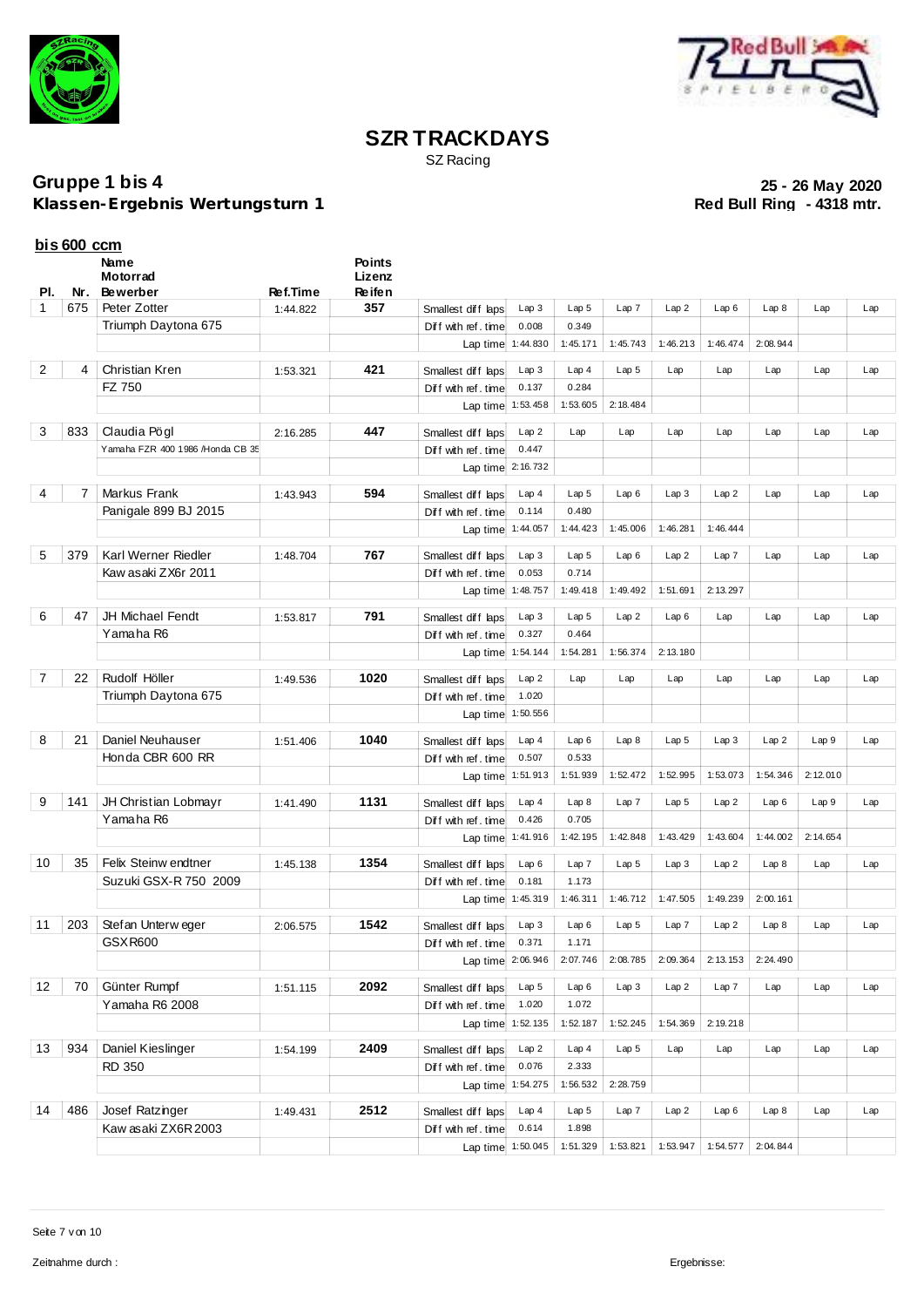



SZ Racing

**Klassen-Ergebnis Wertungsturn 1** 

| 15 | 33  | Franz Hageneder                | 1:52.485 | 2929 | Smallest diff laps       | Lap3             | Lap2             | Lap <sub>5</sub> | Lap              | Lap      | Lap      | Lap      | Lap      |
|----|-----|--------------------------------|----------|------|--------------------------|------------------|------------------|------------------|------------------|----------|----------|----------|----------|
|    |     | Honda CBR 600                  |          |      | Diff with ref. time      | 0.195            | 2.734            |                  |                  |          |          |          |          |
|    |     |                                |          |      | Lap time 1:52.680        |                  | 1:55.219         | 2:09.519         |                  |          |          |          |          |
| 16 | 57  | Killian Holzer                 | 1:54.086 | 3037 | Smallest diff laps       | Lap2             | Lap <sub>5</sub> | Lap4             | Lap6             | Lap7     | Lap      | Lap      | Lap      |
|    |     | W01                            |          |      | Diff with ref. time      | 0.126            | 2.911            |                  |                  |          |          |          |          |
|    |     |                                |          |      | Lap time 1:54.212        |                  | 1:56.997         | 1:57.696         | 2:01.646         | 2:20.827 |          |          |          |
|    |     |                                |          |      |                          |                  |                  |                  |                  |          |          |          |          |
| 17 | 23  | Clemens Schachinger            | 2:07.099 | 3097 | Smallest diff laps       | Lap3             | Lap2             | Lap6             | Lap <sub>5</sub> | Lap 7    | Lap      | Lap      | Lap      |
|    |     | <b>FZR500</b>                  |          |      | Diff with ref. time      | 0.349            | 2.748            |                  |                  |          |          |          |          |
|    |     |                                |          |      | Lap time 2:07.448        |                  | 2:09.847         | 2:13.186         | 2:16.710         | 2:26.331 |          |          |          |
| 18 | 76  | Thomas Reich                   | 2:09.450 | 3242 | Smallest diff laps       | Lap2             | Lap3             | Lap <sub>5</sub> | Lap6             | Lap7     | Lap      | Lap      | Lap      |
|    |     | <b>CBR500</b>                  |          |      | Diff with ref.time       | 1.296            | 1.946            |                  |                  |          |          |          |          |
|    |     |                                |          |      | Lap time 2:10.746        |                  | 2:11.396         | 2:12.787         | 2:12.909         | 2:24.224 |          |          |          |
|    |     |                                |          |      |                          |                  |                  |                  |                  |          |          |          |          |
| 19 | 66  | Peter Vögel                    | 2:12.120 | 3316 | Smallest diff laps       | Lap <sub>5</sub> | Lap7             | Lap3             | Lap2             | Lap6     | Lap 8    | Lap      | Lap      |
|    |     | Ducati Pantha                  |          |      | Diff with ref.time       | 0.722            | 2.594            |                  |                  |          |          |          |          |
|    |     |                                |          |      | Lap time 2:12.842        |                  | 2:14.714         | 2:14.750         | 2:15.416         | 2:15.708 | 2:29.843 |          |          |
| 20 | 613 | Daniel Luger                   | 1:48.019 | 4188 | Smallest diff laps       | Lap4             | Lap 3            | Lap2             | Lap6             | Lap 7    | Lap      | Lap      | Lap      |
|    |     | Kaw asaki ZX6R 2005            |          |      | Diff with ref. time      | 1.717            | 2.471            |                  |                  |          |          |          |          |
|    |     |                                |          |      | Lap time 1:49.736        |                  | 1:50.490         | 1:51.905         | 1:52.048         | 2:02.879 |          |          |          |
|    |     |                                |          |      |                          |                  |                  |                  |                  |          |          |          |          |
| 21 | 77  | Simon Zach                     | 1:48.933 | 4287 | Smallest diff laps       | Lap <sub>5</sub> | Lap6             | Lap4             | Lap11            | Lap3     | Lap12    | Lap10    | Lap13    |
|    |     | Yamaha R6 2009                 |          |      | Diff with ref.time       | 1.962            | 2.325            |                  |                  |          |          |          |          |
|    |     |                                |          |      | Lap time 1:50.895        |                  | 1:51.258         | 1:52.827         | 1:53.575         | 1:54.091 | 1:55.031 | 1:57.354 | 2:13.310 |
| 22 | 150 | Johann Plank                   | 1:56.527 | 4481 | Smallest diff laps       | Lap <sub>5</sub> | Lap4             | Lap3             | Lap2             | Lap7     | Lap      | Lap      | Lap      |
|    |     | Yamaha R6 2007                 |          |      | Diff with ref. time      | 1.721            | 2.760            |                  |                  |          |          |          |          |
|    |     |                                |          |      | Lap time 1:58.248        |                  | 1:59.287         | 2:00.261         | 2:02.998         | 2:18.377 |          |          |          |
|    |     |                                |          |      |                          |                  |                  |                  |                  |          |          |          |          |
| 23 | 198 | Andreas Kieslinger             | 1:54.697 | 5363 | Smallest diff laps       | Lap3             | Lap4             | Lap <sub>5</sub> | Lap6             | Lap      | Lap      | Lap      | Lap      |
|    |     | <b>CBR600</b>                  |          |      | Diff with ref. time      | 1.098            | 4.265            |                  |                  |          |          |          |          |
|    |     |                                |          |      | Lap time 1:55.795        |                  | 1:58.962         | 2:00.510         | 2:16.654         |          |          |          |          |
| 24 | 49  | Günter Schmidinger             | 1:45.890 | 5725 | Smallest diff laps       | Lap3             | Lap2             | Lap 5            | Lap6             | Lap7     | Lap      | Lap      | Lap      |
|    |     | Honda VFR400 / Yamaha R 6 2003 |          |      | Diff with ref. time      | 1.393            | 4.332            |                  |                  |          |          |          |          |
|    |     |                                |          |      | Lap time 1:47.283        |                  | 1:50.222         | 1:54.110         | 2:06.421         | 2:13.746 |          |          |          |
|    |     |                                |          |      |                          |                  |                  |                  |                  |          |          |          |          |
| 25 | 112 | <b>Tobias Fauland</b>          | 2:12.773 | 5761 | Smallest diff laps       | Lap3             | Lap2             | Lap <sub>5</sub> | Lap              | Lap      | Lap      | Lap      | Lap      |
|    |     | Suzuki GSX-R 600               |          |      | Diff with ref. time      | 1.381            | 4.380            |                  |                  |          |          |          |          |
|    |     |                                |          |      | Lap time 2:14.154        |                  | 2:17.153         | 2:37.368         |                  |          |          |          |          |
| 26 | 769 | Günter Leitner                 | 2:15.832 | 6662 | Smallest diff laps Lap 3 |                  | Lap2             | Lap <sub>5</sub> | Lap              | Lap      | Lap      | Lap      | Lap      |
|    |     | GSX-R 600                      |          |      | Diff with ref. time      | 2.892            | 3.770            |                  |                  |          |          |          |          |
|    |     |                                |          |      | Lap time                 | 2:18.724         | 2:19.602         | 2:39.547         |                  |          |          |          |          |
|    |     |                                |          |      |                          |                  |                  |                  |                  |          |          |          |          |
| 27 | 183 | Manfred Wechselberger Pro SBK  | 1:47.019 | 7007 | Smallest diff laps       | Lap4             | Lap3             | Lap <sub>5</sub> | Lap              | Lap      | Lap      | Lap      | Lap      |
|    |     | GSXR750 SRAD                   |          |      | Diff with ref. time      | 2.718            | 4.289            |                  |                  |          |          |          |          |
|    |     |                                |          |      | Lap time 1:49.737        |                  | 1:51.308         | 2:01.296         |                  |          |          |          |          |
| 28 | 121 | Karl Koller                    | 1:50.187 | 7053 | Smallest diff laps       | Lap3             | Lap4             | Lap <sub>5</sub> | Lap7             | Lap6     | Lap      | Lap      | Lap      |
|    |     | Kawasaki ZXR750                |          |      | Diff with ref. time      | 0.264            | 6.789            |                  |                  |          |          |          |          |
|    |     |                                |          |      | Lap time 1:50.451        |                  | 1:56.976         | 2:14.640         | 2:30.757         | 3:28.646 |          |          |          |
|    |     |                                |          |      |                          |                  |                  |                  |                  |          |          |          |          |
| 29 | 91  | JH Stef an Reiter              | 1:54.391 | 7072 | Smallest diff laps       | Lap2             | Lap4             | Lap <sub>5</sub> | Lap6             | Lap      | Lap      | Lap      | Lap      |
|    |     | Triumph 675                    |          |      | Diff with ref.time       | 2.426            | 4.646            |                  |                  |          |          |          |          |
|    |     |                                |          |      | Lap time 1:56.817        |                  | 1:59.037         | 2:00.377         | 2:21.887         |          |          |          |          |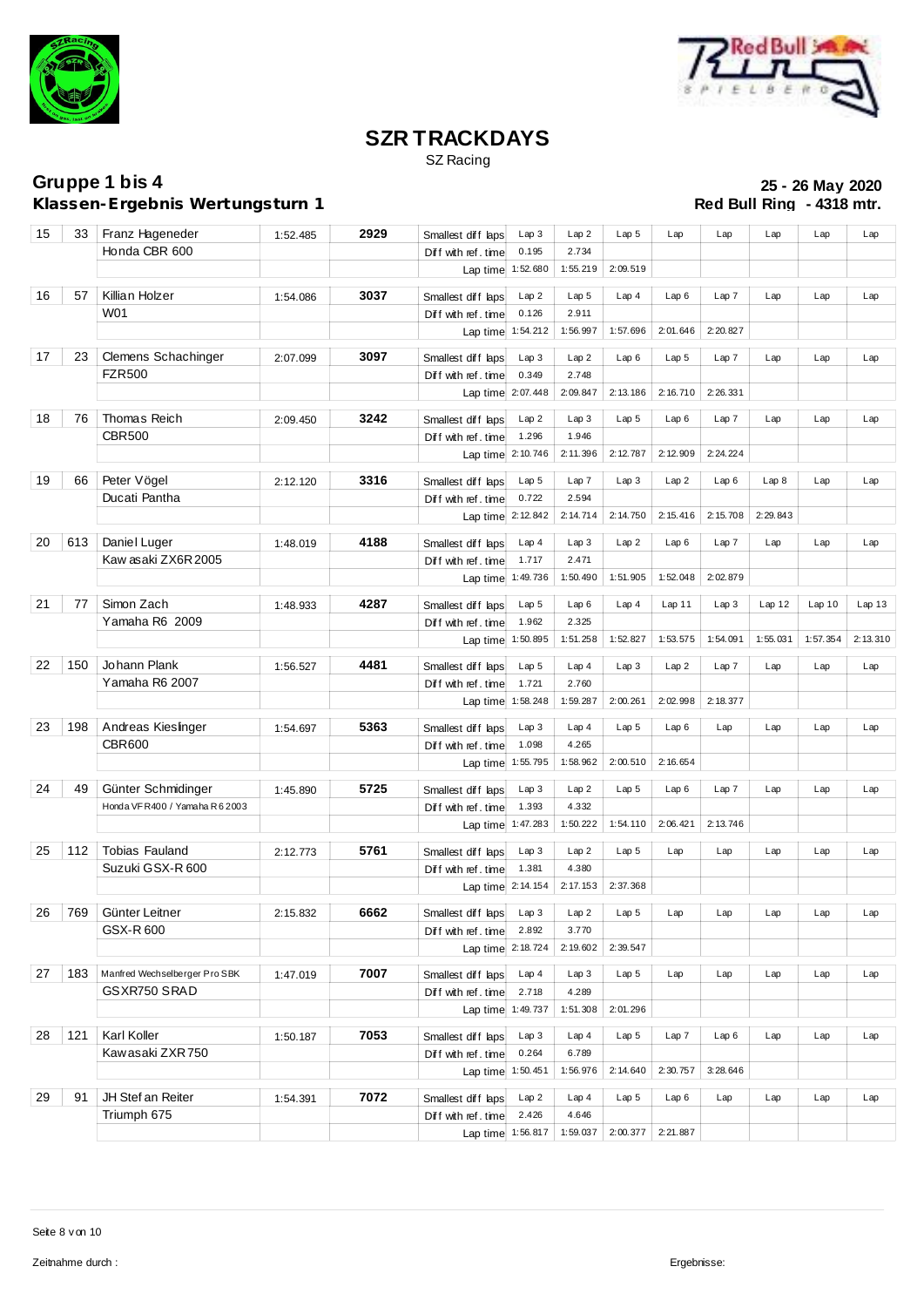



SZ Racing

**Klassen-Ergebnis Wertungsturn 1** 

| 30 | 79             | Josef Tagw ercher            | 1:53.020 | 7166  | Smallest diff laps  | Lap 2             | Lap4             | Lap <sub>5</sub> | Lap      | Lap      | Lap | Lap | Lap |
|----|----------------|------------------------------|----------|-------|---------------------|-------------------|------------------|------------------|----------|----------|-----|-----|-----|
|    |                | Yamaha R6                    |          |       | Diff with ref. time | 0.562             | 6.604            |                  |          |          |     |     |     |
|    |                |                              |          |       |                     | Lap time 1:53.582 | 1:59.624         | 2:23.093         |          |          |     |     |     |
|    |                |                              |          |       |                     |                   |                  |                  |          |          |     |     |     |
| 31 | 85             | JH Berthold Mayr             | 2:18.240 | 8170  | Smallest diff laps  | Lap3              | Lap4             | Lap <sub>5</sub> | Lap      | Lap      | Lap | Lap | Lap |
|    |                | Yamaha FZ8                   |          |       | Diff with ref.time  | 0.749             | 7.421            |                  |          |          |     |     |     |
|    |                |                              |          |       | Lap time 2:18.989   |                   | 2:25.661         | 2:41.706         |          |          |     |     |     |
| 32 | 271            | Gerhard Gautsch-CSC          | 2:08.663 | 11923 | Smallest diff laps  | Lap3              | Lap              | Lap              | Lap      | Lap      | Lap | Lap | Lap |
|    |                | Ducati 851 BJ 91 / 450 BJ 69 |          |       | Diff with ref. time | 11.923            |                  |                  |          |          |     |     |     |
|    |                |                              |          |       | Lap time 2:20.586   |                   |                  |                  |          |          |     |     |     |
| 33 | 393            | William Fury                 | 2:00.991 | 12851 | Smallest diff laps  | Lap3              | Lap2             | Lap <sub>5</sub> | Lap      | Lap      | Lap | Lap | Lap |
|    |                | CBR 600 RR 2006              |          |       | Diff with ref. time | 4.227             | 8.624            |                  |          |          |     |     |     |
|    |                |                              |          |       |                     |                   | 2:09.615         | 2:30.836         |          |          |     |     |     |
|    |                |                              |          |       |                     | Lap time 2:05.218 |                  |                  |          |          |     |     |     |
| 34 | 39             | Gregor Weinzierl             | 2:02.378 | 14234 | Smallest diff laps  | Lap3              | Lap              | Lap              | Lap      | Lap      | Lap | Lap | Lap |
|    |                | <b>VFR400</b>                |          |       | Diff with ref. time | 14.234            |                  |                  |          |          |     |     |     |
|    |                |                              |          |       | Lap time 2:16.612   |                   |                  |                  |          |          |     |     |     |
|    |                |                              |          |       |                     |                   |                  |                  |          |          |     |     |     |
| 35 | 177            | Dieter Schnalzer             | 2:24.356 | 14439 | Smallest diff laps  | Lap3              | Lap6             | Lap <sub>5</sub> | Lap4     | Lap 7    | Lap | Lap | Lap |
|    |                | Ducati 450 BJ 1967           |          |       | Diff with ref. time | 5.310             | 9.129            |                  |          |          |     |     |     |
|    |                |                              |          |       |                     | Lap time 2:29.666 | 2:33.485         | 2:37.545         | 2:38.053 | 2:55.053 |     |     |     |
| 36 | 477            | Christian Lanzenbacher       | 2:06.511 | 18047 | Smallest diff laps  | Lap3              | Lap4             | Lap              | Lap      | Lap      | Lap | Lap | Lap |
|    |                | <b>GSXR750</b>               |          |       | Diff with ref. time | 0.417             | 17.630           |                  |          |          |     |     |     |
|    |                |                              |          |       | Lap time 2:06.928   |                   | 2:24.141         |                  |          |          |     |     |     |
|    |                |                              |          |       |                     |                   |                  |                  |          |          |     |     |     |
| 37 | 233            | Klaus Gastinger              | 1:52.156 | 18964 | Smallest diff laps  | Lap3              | Lap4             | Lap              | Lap      | Lap      | Lap | Lap | Lap |
|    |                | <b>VFR 750 RC24</b>          |          |       | Diff with ref. time | 0.530             | 18.434           |                  |          |          |     |     |     |
|    |                |                              |          |       |                     | Lap time 1:52.686 | 2:10.590         |                  |          |          |     |     |     |
| 38 | 27             | Karl Schmidinger             |          | 23716 |                     | Lap3              | Lap4             | Lap              | Lap      | Lap      | Lap | Lap | Lap |
|    |                | Honda CBR 500 BJ 1990        | 1:51.933 |       | Smallest diff laps  | 1.759             | 21.957           |                  |          |          |     |     |     |
|    |                |                              |          |       | Diff with ref. time |                   |                  |                  |          |          |     |     |     |
|    |                |                              |          |       | Lap time 1:53.692   |                   | 2:13.890         |                  |          |          |     |     |     |
| 39 | 69             | Georg Prehm                  | 1:53.876 | 24572 | Smallest diff laps  | Lap3              | Lap4             | Lap              | Lap      | Lap      | Lap | Lap | Lap |
|    |                | Yamaha R6 2011               |          |       | Diff with ref. time | 5.127             | 19.445           |                  |          |          |     |     |     |
|    |                |                              |          |       | Lap time 1:59.003   |                   | 2:13.321         |                  |          |          |     |     |     |
|    |                |                              |          |       |                     |                   |                  |                  |          |          |     |     |     |
| 40 | 98             | Thomas Holeis                | 1:46.364 | 27742 | Smallest diff laps  | Lap 2             | Lap4             | Lap              | Lap      | Lap      | Lap | Lap | Lap |
|    |                | Yamaha R6                    |          |       | Diff with ref. time | 0.553             | 27.189           |                  |          |          |     |     |     |
|    |                |                              |          |       | Lap time 1:46.917   |                   | 2:13.553         |                  |          |          |     |     |     |
| 41 | $\overline{2}$ | Günter Bammer                |          | 28150 |                     | Lap 3             | Lap <sub>4</sub> | Lap              | Lap      | Lap      | Lap | Lap | Lap |
|    |                | OW01                         | 1:48.414 |       | Smallest diff laps  | 3.232             | 24.918           |                  |          |          |     |     |     |
|    |                |                              |          |       | Diff with ref. time |                   |                  |                  |          |          |     |     |     |
|    |                |                              |          |       |                     | Lap time 1:51.646 | 2:13.332         |                  |          |          |     |     |     |
| 42 | 32             | Werner Jarisch               | 1:58.804 | 28881 | Smallest diff laps  | Lap2              | Lap4             | Lap              | Lap      | Lap      | Lap | Lap | Lap |
|    |                | <b>GSXR750</b>               |          |       | Diff with ref. time | 1.629             | 27.252           |                  |          |          |     |     |     |
|    |                |                              |          |       | Lap time 2:00.433   |                   | 2:26.056         |                  |          |          |     |     |     |
|    |                |                              |          |       |                     |                   |                  |                  |          |          |     |     |     |
| 43 | 95             | Michael Gastinger            | 1:45.471 | 31360 | Smallest diff laps  | Lap3              | Lap              | Lap              | Lap      | Lap      | Lap | Lap | Lap |
|    |                | Honda CBR 600RR 2008         |          |       | Diff with ref. time | 31.360            |                  |                  |          |          |     |     |     |
|    |                |                              |          |       | Lap time 2:16.831   |                   |                  |                  |          |          |     |     |     |
| 44 | 8              | Roman Wögerbauer             | 1:54.578 | 32668 | Smallest diff laps  | Lap3              | Lap <sub>4</sub> | Lap <sub>5</sub> | Lap      | Lap      | Lap | Lap | Lap |
|    |                | Kaw asaki ZX9R               |          |       | Diff with ref. time | 4.142             | 28.526           |                  |          |          |     |     |     |
|    |                |                              |          |       | Lap time 1:58.720   |                   | 2:23.104         | 2:46.570         |          |          |     |     |     |
|    |                |                              |          |       |                     |                   |                  |                  |          |          |     |     |     |